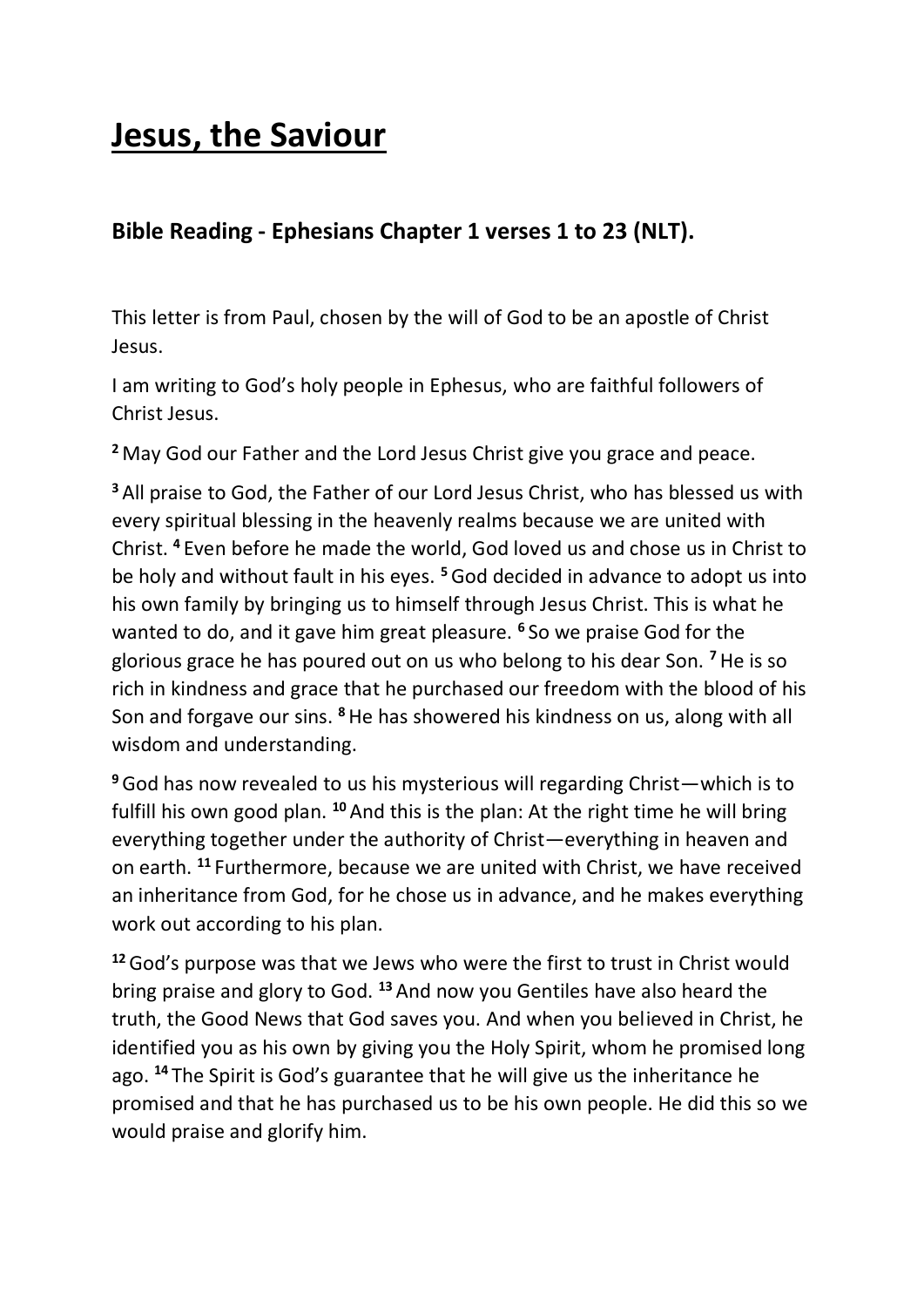**<sup>15</sup>** Ever since I first heard of your strong faith in the Lord Jesus and your love for God's people everywhere, **<sup>16</sup>** I have not stopped thanking God for you. I pray for you constantly, **<sup>17</sup>** asking God, the glorious Father of our Lord Jesus Christ, to give you spiritual wisdom and insight so that you might grow in your knowledge of God. **<sup>18</sup>** I pray that your hearts will be flooded with light so that you can understand the confident hope he has given to those he called—his holy people who are his rich and glorious inheritance.

**<sup>19</sup>** I also pray that you will understand the incredible greatness of God's power for us who believe him. This is the same mighty power **<sup>20</sup>** that raised Christ from the dead and seated him in the place of honor at God's right hand in the heavenly realms. **<sup>21</sup>**Now he is far above any ruler or authority or power or leader or anything else—not only in this world but also in the world to come. **<sup>22</sup>**God has put all things under the authority of Christ and has made him head over all things for the benefit of the church. **<sup>23</sup>** And the church is his body; it is made full and complete by Christ, who fills all things everywhere with himself.

## **SERMON**

This month I felt God wanted me to talk more about His Son, Jesus Christ. And in talking more about His Son, we learn more about God's awesome love for us!

I was excited because by now you will know that when I talk here on a Sunday I focus not on what I think about aspects of our faith, but on what God's Word (The Bible) says. I knew that in order to talk accurately about Jesus I would need to return to the Scriptures and look at what it teaches us.

So what better place to begin than with the Gospels. Matthew and John walked around with Jesus – Mark and Luke wrote down their account of His life from what first hand witnesses told them and no doubt they too sat and listened at times to His amazing teaching, and observed His Godly ways.

There are so many things we learn about Jesus from the first 4 books of the New testament – I am going to focus on those which tell us something about why He came, and what we can learn about His character, in order that we can become convicted by God of those things in our own life that He would like to change for the better.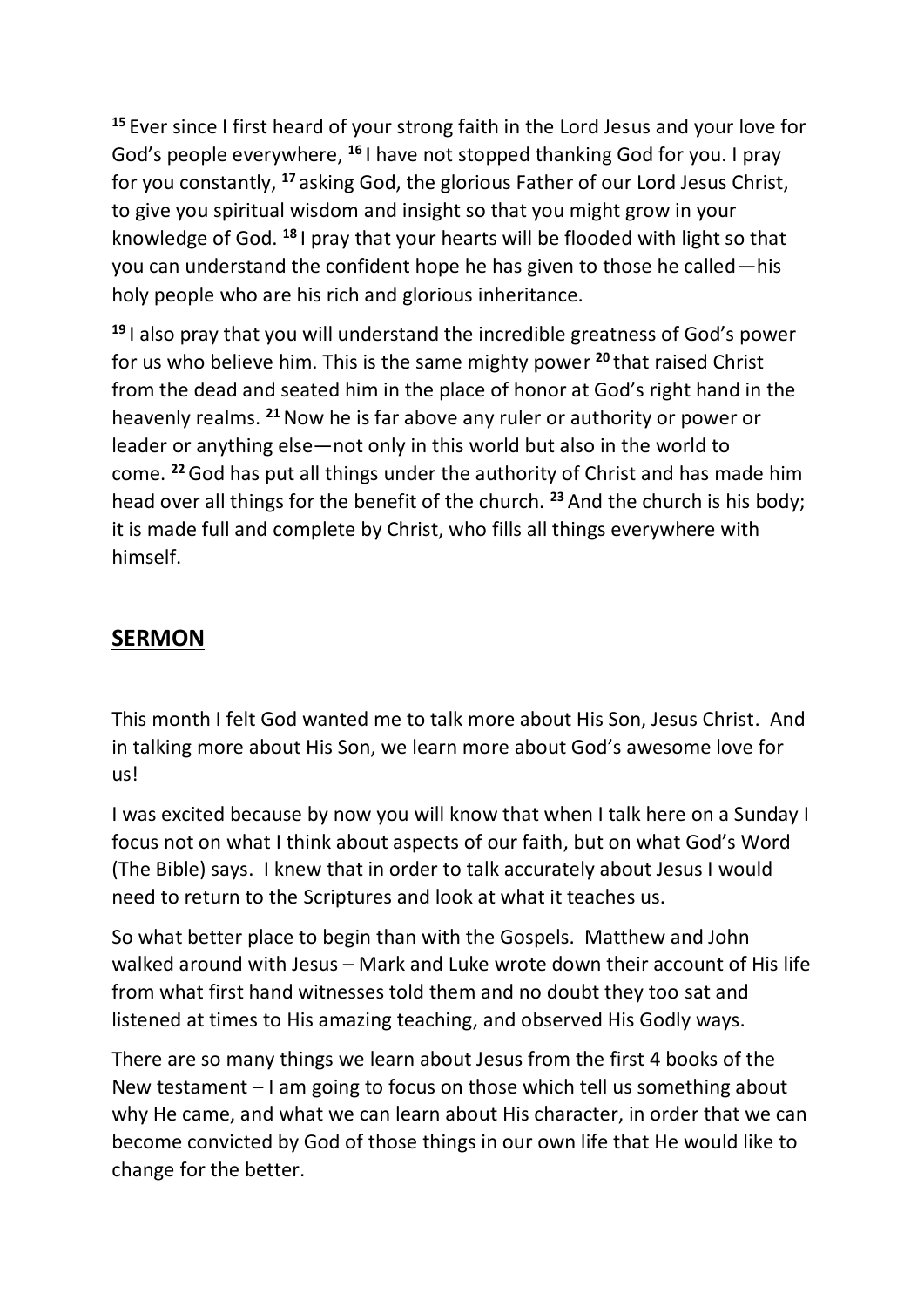Beginning then at the beginning, we can see from the very first chapter of each of the four Gospel books of Matthew, Mark, Luke and John, that the chief reason Jesus Christ came to earth was to save us from our sins. In Matthew 1 v 20 we read this:

*'An angel of the Lord appeared to Joseph in a dream. "Joseph, son of David," the angel said, "do not be afraid to take Mary as your wife. For the child within her was conceived by the Holy Spirit. <sup>21</sup> And she will have a son, and you are to name him Jesus, for he will save his people from their sins."*

In fact the word 'Jesus' means '**The Lord saves'**. Jesus came to earth to save us all from our sins.

Mark starts His Gospel with the words *'This is the good news about Jesus the Messiah, the Son of God.'* In verse 21 we see that the demons knew who Jesus was even before many of the people realised. The evil spirit in a demonpossessed man cried out to Jesus – *'I know who you are – the Holy One of God'.* 

The Holy one of God was the Messiah, the saviour of the world.

In Luke chapter 1 we read about the angel Gabriel telling Mary that she would give birth to God's son and she was to name Him **Jesus** and that He will be called the Son of God.

As I have just said, 'Jesus' means 'The Lord saves'.

Luke chapter 1 is a long first chapter and in verses 76 and 77 we read about John the Baptist's Father singing a song of praise and thanksgiving to God, and he proclaims – *"You, my little son, will be called the prophet of the Most High, because you will prepare the way for the Lord. You will tell his people how to find salvation through forgiveness of their sins."*

Finally, in John chapter 1 verse 29 we read this:

#### *'The next day John saw Jesus coming toward him and said, "Look! The Lamb of God who takes away the sin of the world!" '*

So it is that the first chapter of each of the four gospel accounts clearly tell us that Jesus Christ, the Son of God came to earth to save us from our sins. While he was here he did much more that we can learn from, but for now, let us consider what it means when we say, and we read, that Jesus Christ saves us from our sins…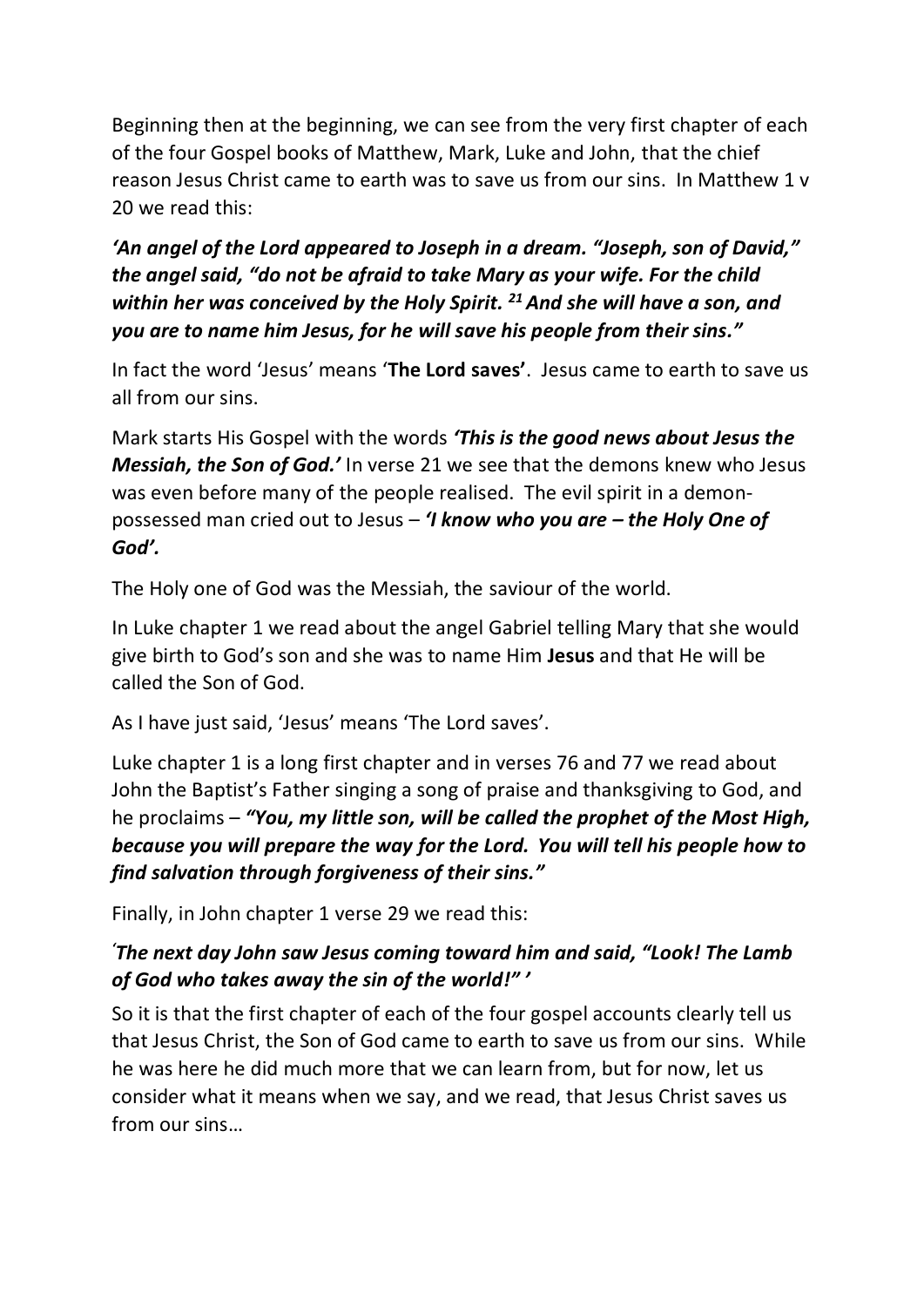If we were to walk down the High Street in Newport and shout out from a soap box, 'Jesus Christ saves you from your sins, repent and be saved because time is short!' What would the people think?

Well when Jesus walked around on the earth teaching and preaching, the religious community thought he was mad. The disciples on the other hand believed what He told them. John tells us in chapter 12 v 37 of his gospel:

### *'But despite all the miraculous signs Jesus had done, most of the people still did not believe in him.'*

And when it came to His trial before Pilate the crowds called out 'Crucify Him. Release the murderer Barabbas to us instead!'

So probably, most people down in the High Street would shout back abuse and profanities, but a few might want to know more. Why is that? Well in many places in the Bible we see that not only has Satan, the devil, blinded people to the truth, but God too has also blinded some to the truth for reasons I for one do not understand. In Isaiah 6 verses 9 to 11 this is what God said to the prophet:

#### *'Go, and say to this people,*

*'Listen carefully, but do not understand. Watch closely, but learn nothing.' <sup>10</sup>Harden the hearts of these people. Plug their ears and shut their eyes. That way, they will not see with their eyes, nor hear with their ears, nor understand with their hearts and turn to me for healing."*

John says in chapter 12 v 41 that *'Isaiah was referring to Jesus when he said this, because he saw the future and spoke of the Messiah's glory'.*

In the Acts of the Apostles Paul, speaking to the Jewish leaders in Rome also referred to Isaiah's prophetic word because they too would not be persuaded that Jesus was the Christ, the Saviour of the world.

So what is the problem with people, that causes so many of us not to understand that we need to be saved from sin, or indeed that there is a consequence to sin?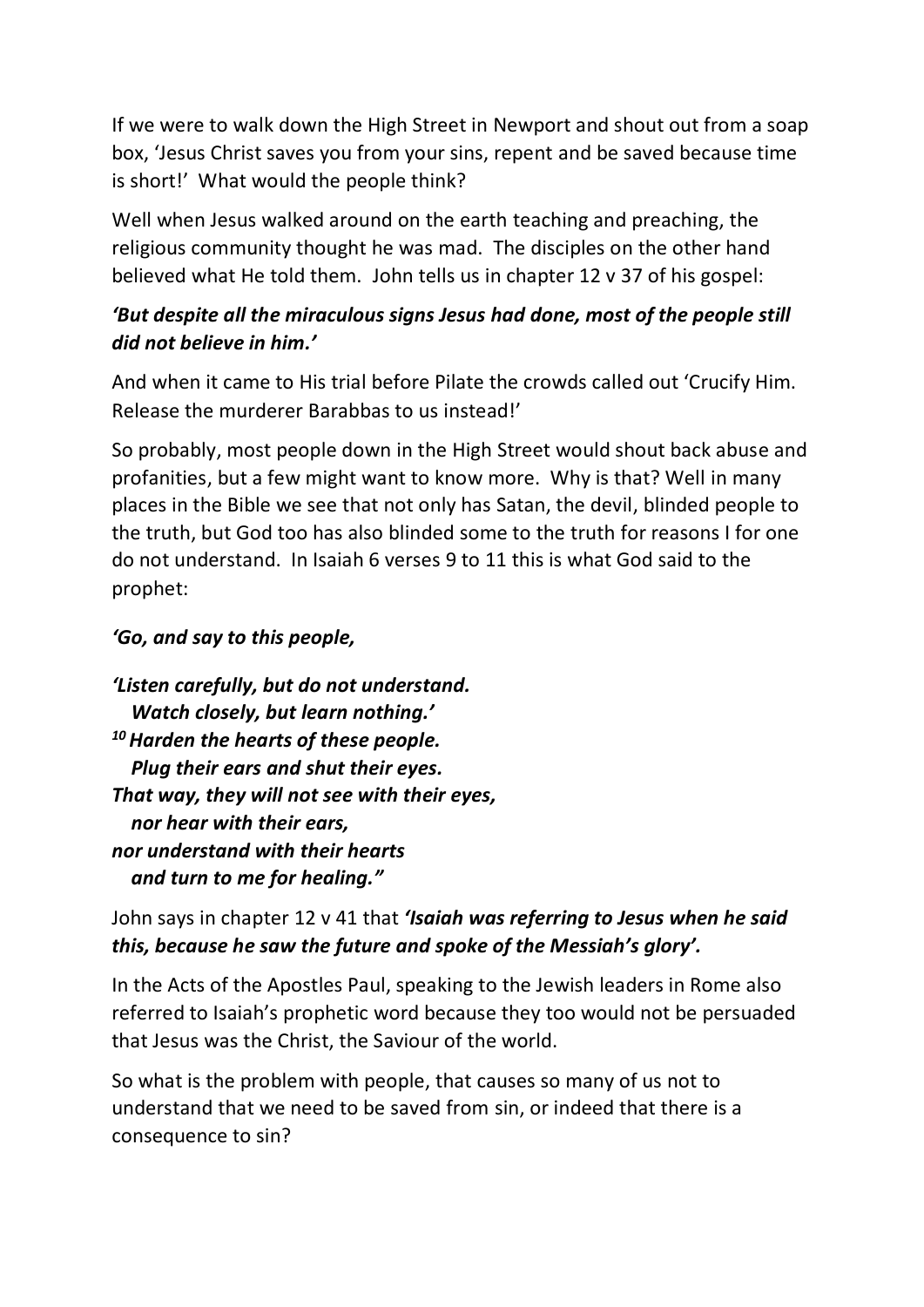Well, In the Old Testament, we see in the books of Genesis and Isaiah in particular, that our iniquities separate us from God. God warned Adam and Eve in Genesis chapter 2 that sin (in this case doing something God expressly forbade) would result in death. And Isaiah 59 verse 2 says *'It's your sins that have cut you off from God. Because of your sins, he has turned away and will not listen anymore'.*

All throughout the days prior to Christ, the Old Testament Law laid down by God via Moses was clear that those who broke certain commandments had to be killed. Adulterers were stoned to death, for example. People who worked on the Sabbath also had to be put to death.

The Jewish people had to come to the priests regularly to be cleansed from their sins by the sacrifice to God of animals on the altar, and the sprinkling of the animal's blood.

In the New Testament, after Christ shed His blood and died for our sins, it says in Romans 6 v 23, '*The wages of sin is death, but the free gift of God is eternal life through Christ Jesus our Lord.'*

So, firstly, many people just do not understand the penalty for sin, and secondly, most of us do not even realise what constitutes sin.

What is sin then? Oswald Chambers in 'My Utmost for His Highest' *says 'sin is a thing I am born with and I cannot touch it'. 'The disposition of sin',* he says *'is not immorality and wrong-doing, but the disposition of self-realization – I am my own god - it has one basis, my claim to my right to myself'.* 

In other words (my words) sin is a thought process that goes like this. 'I am my own man (or woman), I will do what I want. If I chose to do good today, I will do good. If I chose to do harm or wrong I will do that. It's all about me and if you don't like it… tough!'

That process of thinking is actually rebellion against God. It puts 'me' above 'Him'.

And I believe that is the spirit we see in this world today  $-$  we see that disposition all around us, and throughout the world. We see it in people we hear about in the news, whether it be a war, a murder, an argument, or an opinion. The uncomfortable truth is that at times we see it in ourselves and those we love, too.

In the collected Letters of C S Lewis Volume 2, Lewis puts it like this: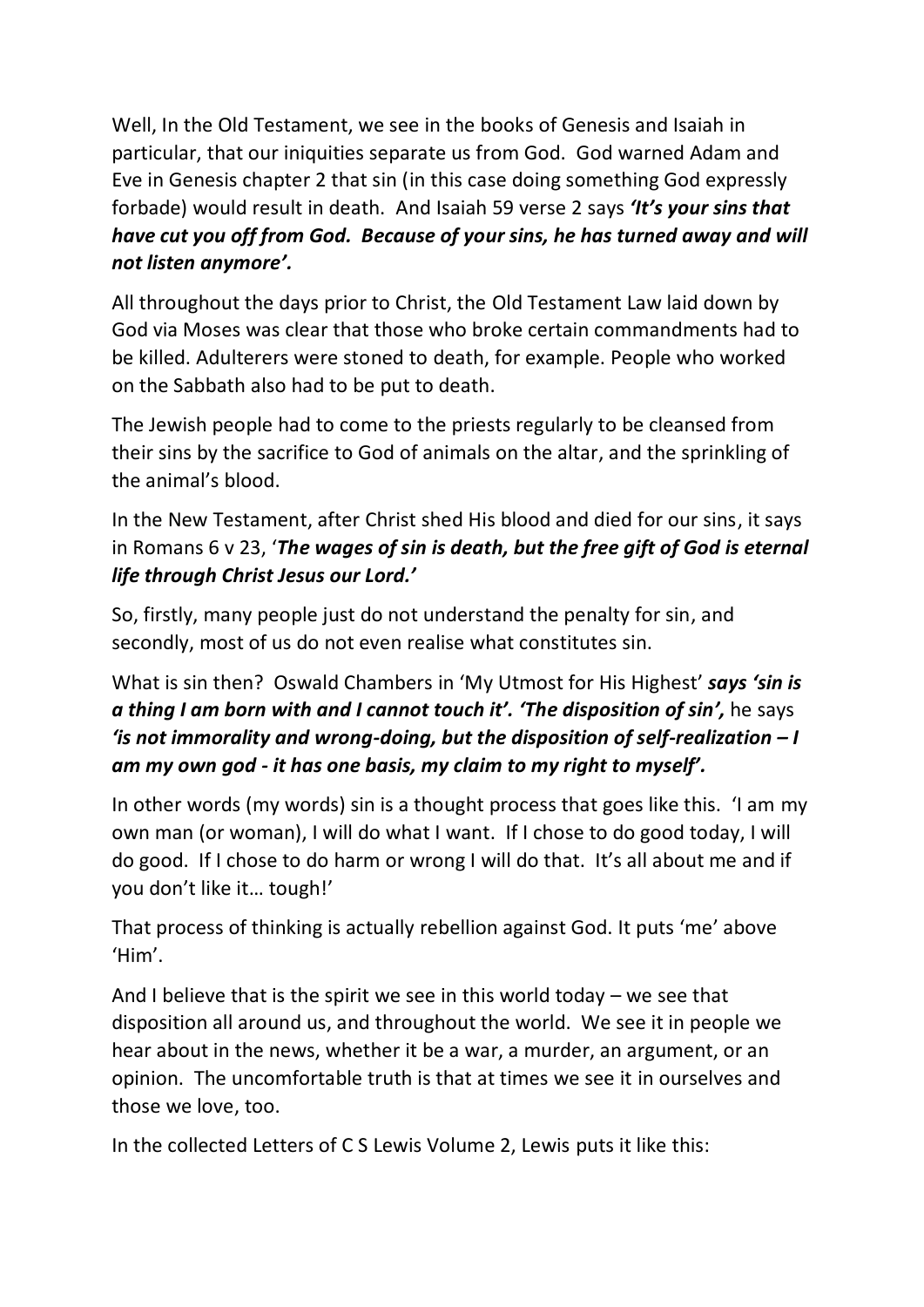*'Evil begins (in a universe where all was good) from free will, which was permitted because it makes possible the greatest good of all. The corruption of the first sinner consists not in choosing some evil thing (there are no evil things for him to choose) but in preferring a lesser good (himself) before a greater (God). The Fall is, in fact, Pride. The possibility of this wrong preference is inherent in the very fact of having, or being, a self at all.'*

Pride has many meanings as we know, but in this sense, CS Lewis is talking about the dictionary definition: 'having too high an opinion of myself' or 'arrogant or disdainful conduct or treatment of others'. Lewis says that this kind of pride is what describes the fall of man in the Garden of Eden.

For me pride means 'everything revolves around me and I don't particularly care about anyone or anything else; in any event I may pay lip service but nothing - including God - is as important as me'. This is what the devil believes and wants us all to believe, in order that we get diverted from believing in God – who to a believer, of course, is an infinitely more important person than myself.

Furthermore, Chambers also says *'The condemnation is not that I am born with a heredity to sin, but if when I realise Jesus Christ came to deliver me from it, I refuse to let Him do so, from that moment I begin to get the seal of damnation.'*

He then quotes John 3 v 19: *'And the judgment is based on this fact: God's light came into the world, but people loved the darkness more than the light, for their actions were evil.'*

So, sin is basically doing what I want, not what I should, even if it is wrong; or (as it says in James chapter 4), *'It is sin to know what you ought to do and then not do it.'* When we behave in these ways, we are separating ourselves from God and the more we continue to sin without confessing and repenting, the more we are heading for everlasting separation from God and towards eternal damnation.

It is only when God convicts us of this that we can see the light, turn back to Him, and can be saved from spiritual death and the damnation of our soul.

So I have now dealt with my main point. Sin is the enemy; Jesus is the solution, and all those who turn to Him and follow *Him* instead of self, will be saved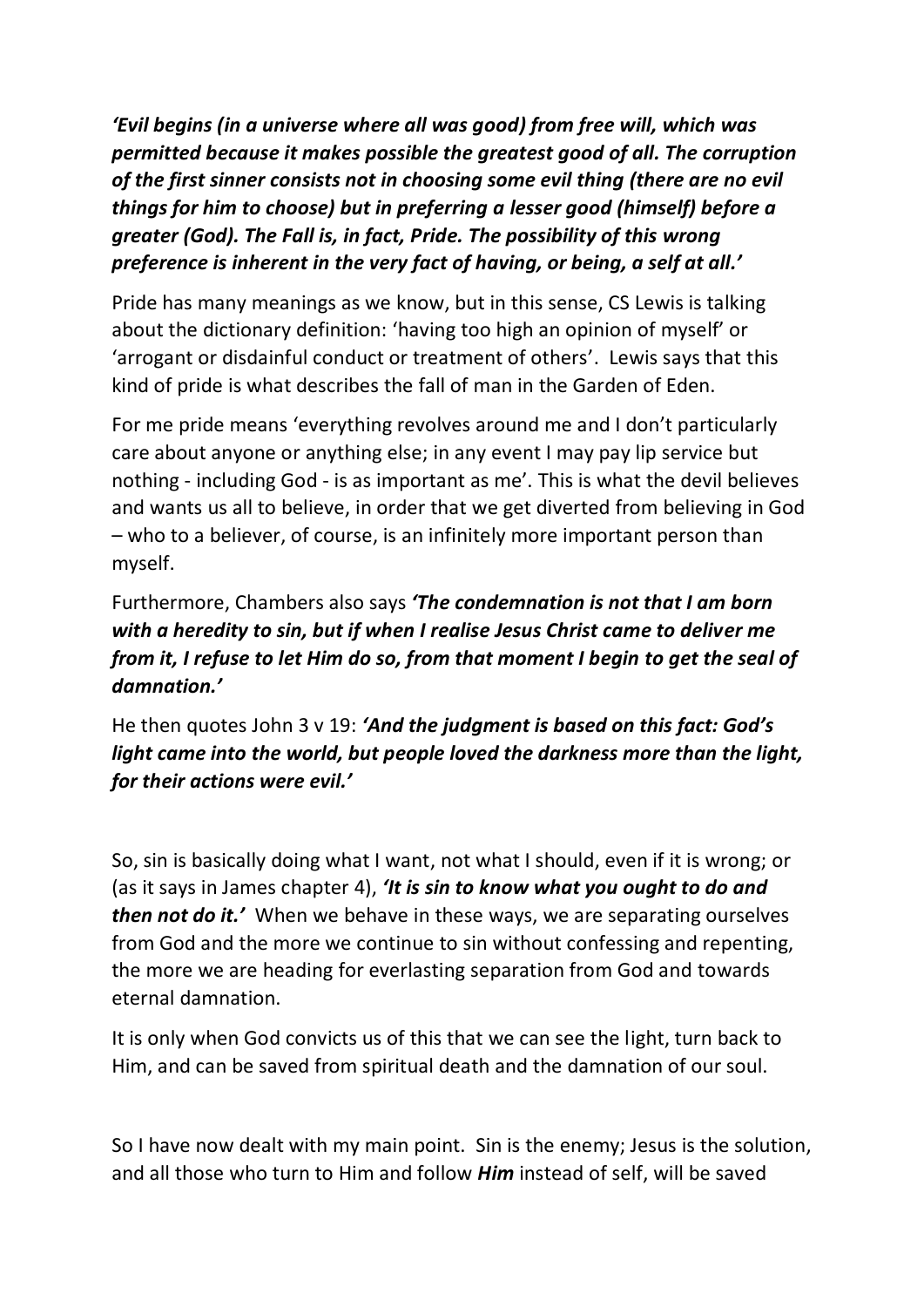from damnation and inherit eternal life in both this world and the next. I believe this is what God wants us all to understand as the most important reason why he sent His son Jesus Christ to the earth!

There is so much more we can learn about Jesus just from the gospels, let alone the New Testament letters and the rest of the Bible, but in the interests of time I will pull out just some key ones. These points will tell us something about His character.

In the opening verse of his gospel, John clearly tells us Jesus isn't just God's Son, but is God Himself in the form as a man.

This is a mystery that most of us find difficult to comprehend, just like the concept of the Holy Trinity that states that along with the Holy Spirit, God is, a 3 in 1 God – Father, Son and Holy Spirit. It is a fundamental truth that we need to believe even if we don't understand it!

Next I want to remind you that Jesus was the fulfilment of apparently over 400 Old Testament prophetic Scriptures that told us what He would be like, How He would be born, and when he would come.

Because He is pure and holy, Mark and Luke record that He was born of a virgin.

The account of the angels - in Luke's gospel - announcing to shepherds, who were considered amongst the lowest of the low in those times, that the Christ had been born; and the place of His birth (an animals feeding trough or manger) took many people by complete surprise. The Jews expected the Messiah to be their King, so the actual place of Jesus' birth didn't fit comfortably with the preconceived ideas of the religious leaders of the day.

I am sure the religious experts would have expected Jesus to be revealed to them first, not the so-called lower classes. And as we know from Scripture as Jesus grew up He had something to say to them about their self-righteousness, wealth, arrogance and pride.

So, after just a chapter or two of the Gospels we see Jesus Christ is the Son of God, He is God, He is pure and Holy, He is the fulfilment of the Old Testament prophecies about The Messiah, the Christ -that is the Saviour of the world and that He accepted all classes of people, with no favourites. His character is the very character of God.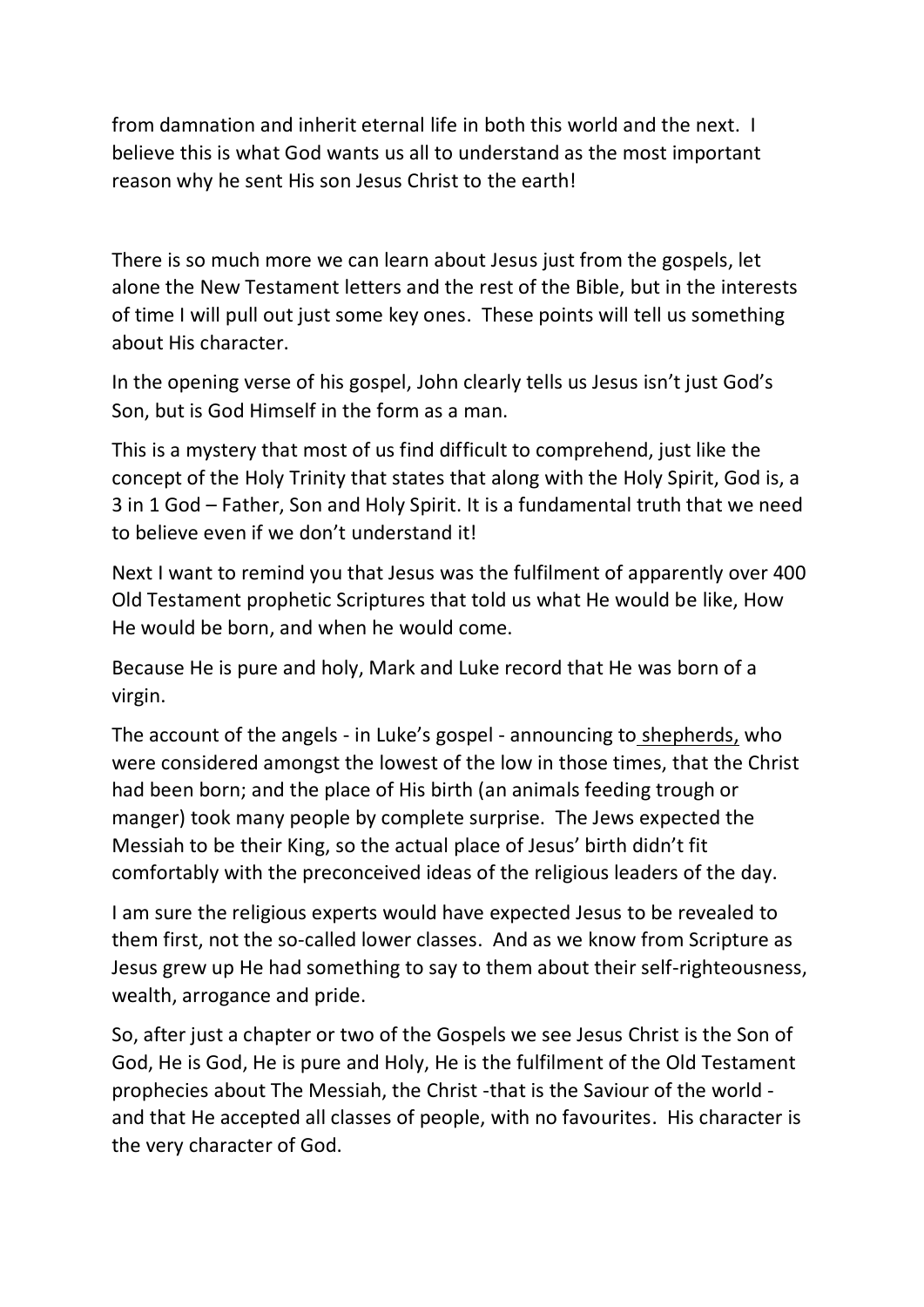Three of the Gospels give an account of Jesus's temptation in the wilderness. Satan, the devil, knew Jesus was God's Son, and tries three times to persuade Jesus to worship Him instead of God.

There is a lesson here for us  $-$  we need to know that the way Jesus resisted the devil was not to try harder, not to read books for human advice, not even to pray, not to ask the Minister or Vicar, although those are all good things. Jesus resisted the devil by quoting the Scriptures to him.

**'The Scriptures say…..…'** said Jesus – 3 times. In fact, this is what He said *"The scriptures say: - 'People do not live by bread alone, but by every word that comes from the mouth of God."* and

*"You must worship the Lord your God and serve only Him.",* and finally

#### *"You must not test the Lord your God".*

After those responses, the Bible tells us the devil left Him. He came back later, but He left Him.

So my first rhetorical question for you is 'How well do you know the Word of God? Can you quote it to the devil when he whispers untruths into your mind???

The more we read The Bible the better we are equipped to deal with all that the world, the devil, and sin throws at us… But remember too that whilst Satan will leave you when you quote scripture and verse to him, he will come back and try again, usually when we are off guard, tired, or irritable, so beware. Stand Firm!

In the very first chapter of John's gospel we learn that Jesus is gentle like a lamb. And later we read that He goes to the slaughter like a lamb, to save us all from our sin.

In John chapter 2 we see Jesus is a miracle worker. He turns water into wine, the first of many many miracles He performs to bring glory to His Father and show all who will believe, that He is God Almighty.

Also in this chapter we see that he had a passion for God's House and rebuked the money changers for making the temple seem like a market place.

Next we see He had no prejudices against women, who were second class citizens in those days – and clearly he came to show that all people are equal in God's sight. He spoke to and changed forever a Samaritan woman at a well, as he told her He was the Messiah.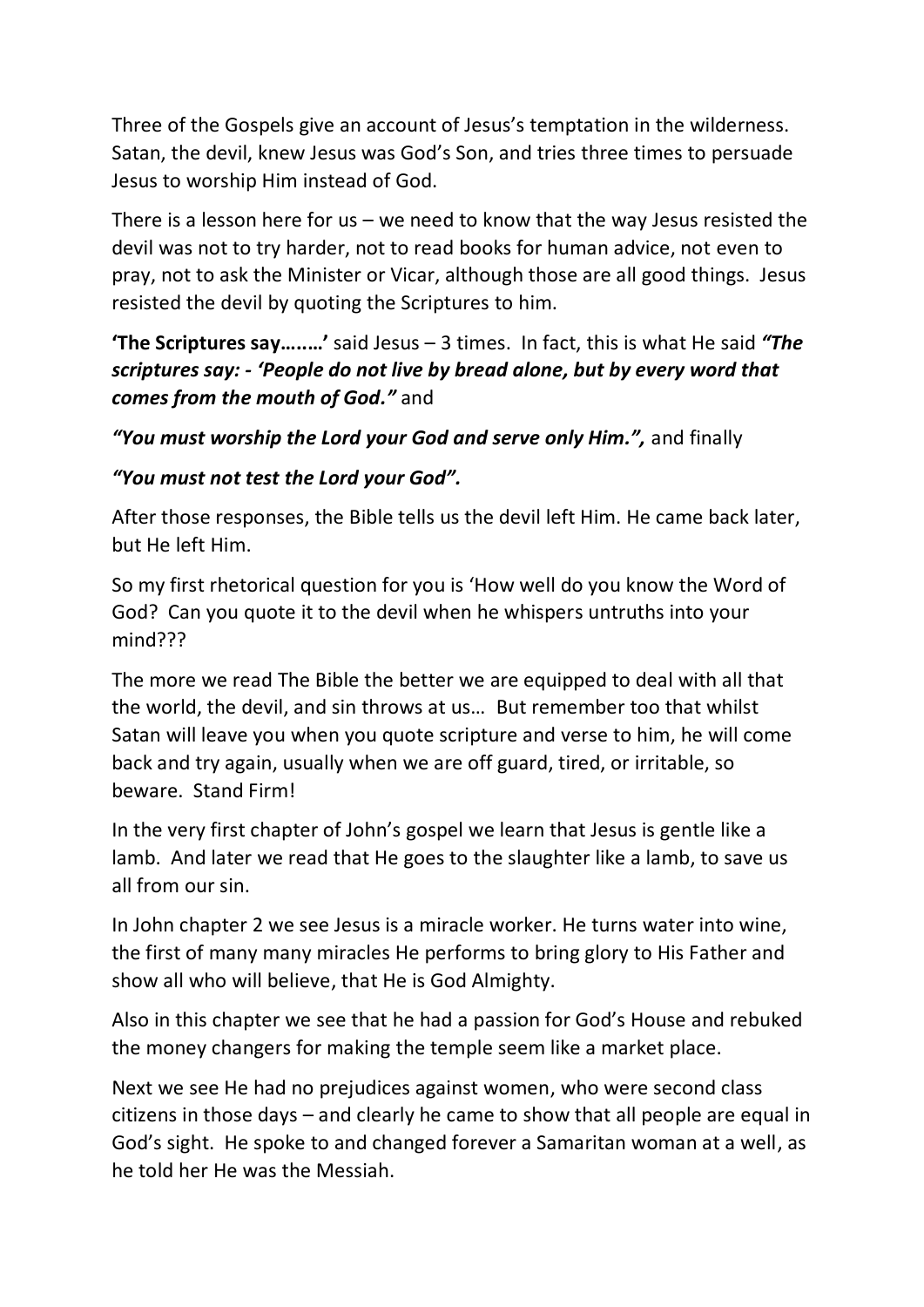He heals many people - such is His love for us all.

As we flick through the pages of Mark and Luke we see that Jesus spoke only the truth but He was rejected by the scribes and the Pharisees, because of it. After all, the truth hurts! But we also read that more and more ordinary people were captivated by Him and hung on His every word.

He teaches with an authority that the leaders didn't seem to have.

He teaches the people a new way of acting, overturning much that His contemporaries taught. He makes it clear that the Old Testament focus on religious rules and laws is about to be overturned because He has come to usher in God's New Testament of grace and love. Despite the New Testament or 'New Covenant' He refers to, He clarifies that the old law (the Ten Commandments) still stand. In fact in Matthew 5 it says *'He came to accomplish the law's purpose'* and that we are to *'obey and teach the commandments'.*

A pivotal teaching concerning this new way, is that known as the Beatitudes in Matthew 5, which we discussed a few months ago. His clear emphasis here was the need for love, mercy, purity, peace and humility, and also he tells us how much he cares for those who are poor of heart, or grieving. He rejects the old Mosaic law of an eye for an eye and a tooth for a tooth and replaces it with His hard teaching that we are to 'love, forgive and pray for our enemies'.

We learn in Matthew 5 that God's plan is to use His people, you and me, as what Jesus calls *'salt and light'* to the world of unbelievers. Our good deeds are to shine out for all to see.

He teaches us about the importance of prayer, shares with His disciples how to pray, and later tells us that whatever we ask for in His Name will be granted.

In Matthew 7 we learn that the road to heaven is narrow, and that we must confess our sins and repent of them in order to receive salvation. He also talks about the judgement to come for those who will not believe in Him.

He sums up much of His teaching by telling us *'to do to others what we would like them to do to us'.*

In Luke 7 and Matthew 8 Jesus tells us about the importance of faith and this is repeated later in Mark, Matthew and Luke where people are healed in response to their faith.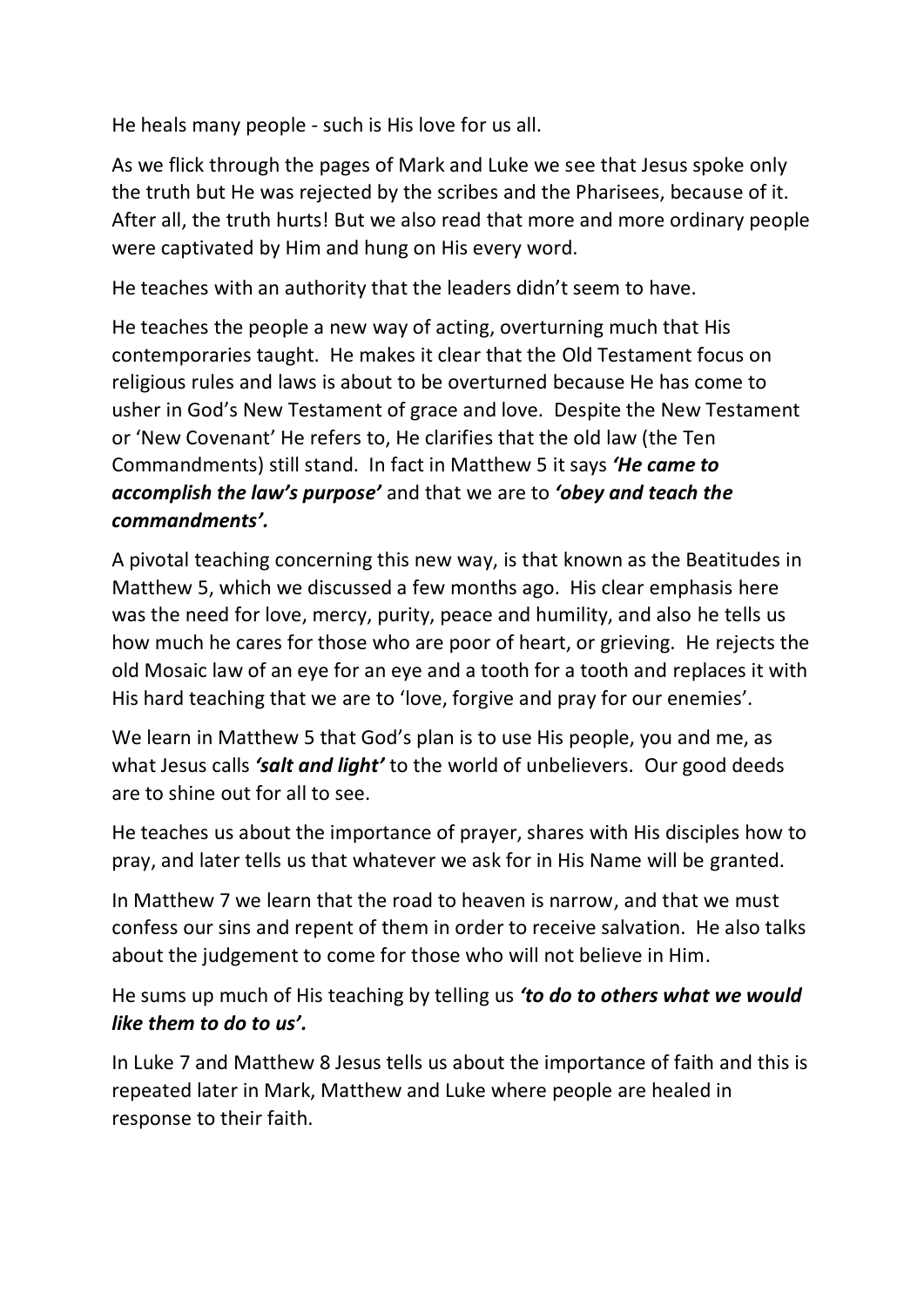In Mark 6 and Matthew 9 We see that it is God's plan to use willing people to do His work of teaching, preaching and evangelising. He has a plan for every one of us.

Do you know His plan for your life?

It might be something less stressful than teaching or evangelising. It might simply be the gift of hospitality or encouragement. On the other hand, He might ask you to go to some war-torn country to preach the Good News. He might even ask you to experience persecution for your faith like so many in other countries have to endure. He is looking into our hearts to see if we will do whatever He calls us to, but He won't ask us to do anything He doesn't equip us to do in His strength.

He is compassionate about us all. Twice in Matthew's gospel we see He had compassion on the people because they were confused, helpless (chapter 9) or sick (chapter 14). He wants to heal us. Throughout His entire ministry he went about healing the sick.

He is merciful towards us. 5 times in the gospel of Matthew alone, individuals asked Jesus to have mercy on them and He did. And 5 times in that same gospel He told the people to show mercy to one another.

In Matthew 17 Jesus tells us to pay our taxes.

In Matthew 22 and Mark 12 we learn He is honest, truthful and impartial.

In much of the Gospels we read about God's amazing love for us, His children. We learn in Matthew 18 how much God celebrates when one of His children makes a mistake, goes astray but then repents and comes back to God with a contrite heart.

There is probably no better illustration of how much God celebrates when one who is lost returns to Him - and receives his forgiveness and restoration - than in Luke 15 with the parable of the Prodigal Son. A story I believe we all know so well….

I am going to come to close here in the interests of time, although I have only used some of the key things from literally the first half of the Gospel accounts…

There is so much more we can find in the gospels that tell us how amazing, how wonderful, merciful, loving and gracious Jesus is. I do hope you will spend